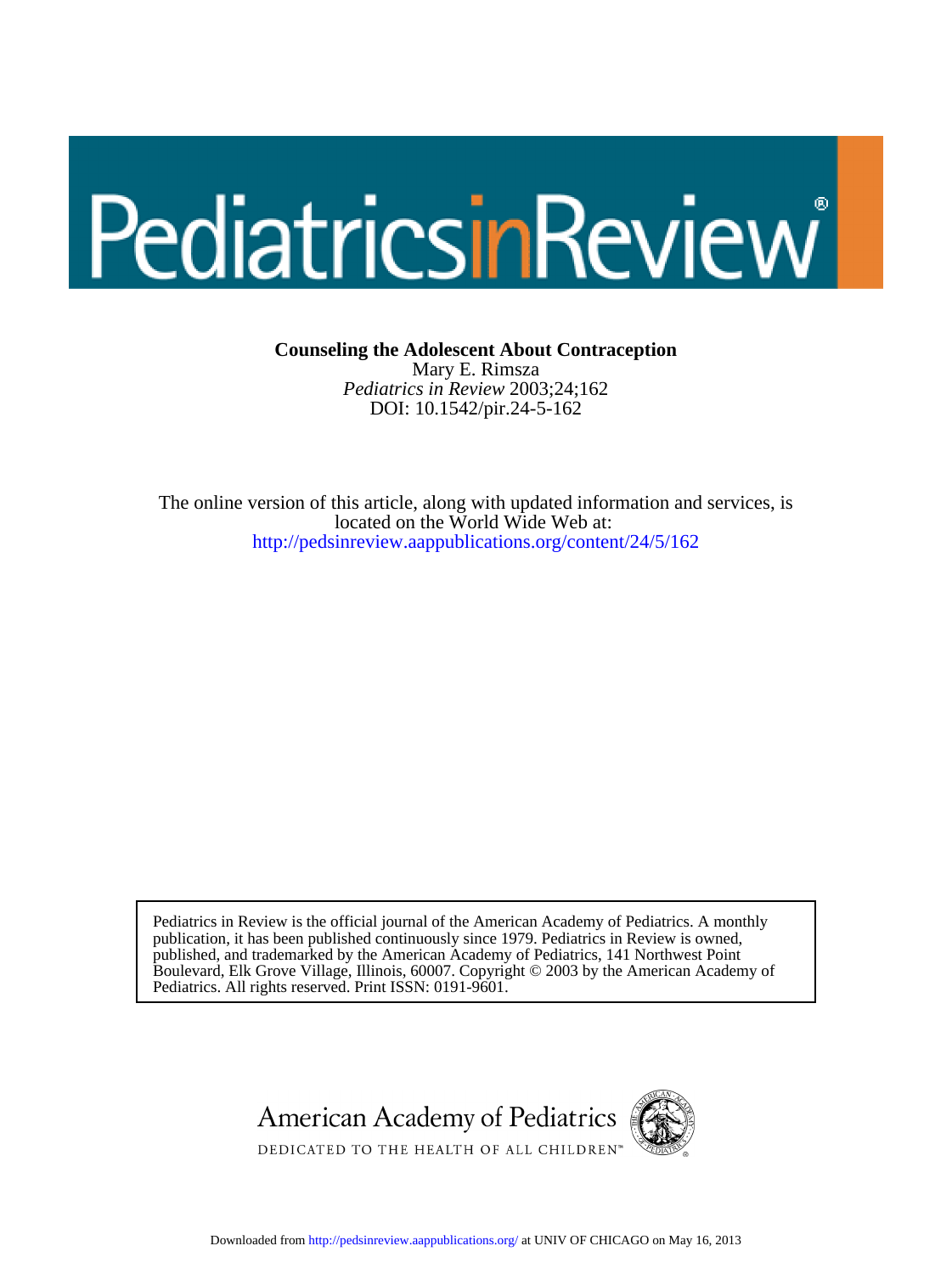# **unseling** the Adolescent

Mary E. Rimsza, MD\* **Objectives** After completing this article, readers should be able to:

- **1. Delineate the approximate time between an adolescent female becoming sexually active and seeking medical services for contraception.**
- **2. List the noncontraceptive benefits of oral contraceptive pills.**
- **3. List the methods of contraception recently approved by the United States Food and Drug Administration.**
- **4. Describe the value of emergency contraceptive pills.**
- **5. Explain why a pelvic examination is not necessary before starting oral contraceptive pills.**

## **Introduction**

The adolescent pregnancy rate in the United States is the highest of any industrialized nation, with more than 1 million adolescents becoming pregnant each year. Pediatricians can help to decrease the teen pregnancy rate by increasing their knowledge of contraception and discussing sexual behavior and contraceptive use during health supervision visits.

Most adolescents begin having sexual intercourse by mid- to late adolescence. Discussions of sexual behavior should begin in early adolescence before the onset of sexual activity so the pediatrician can help prevent unwanted pregnancy and its consequences. The patient interview should include questions about attitudes and knowledge about sexual behavior and appropriate counseling regarding prevention of sexually transmitted infections (STIs), sexual responsibility, and contraceptive methods. The goals of contraceptive counseling are to promote healthy and responsible sexual decision-making. Abstinence should be encouraged as the safest and healthiest means of preventing pregnancy and STIs. The adolescent should be interviewed privately and office policies developed that assure appropriate confidentiality.

It is important for the pediatrician to initiate a discussion of contraception prior to the onset of intercourse because approximately 35% of teens are not using contraception at the time of first intercourse. Indeed, the approximate time between an adolescent female becoming sexually active and seeking medical services for contraception is 12 months. Unfortunately, approximately 20% of all adolescent pregnancies occur within the first

## **Abbreviations**

| BMD: | bone mineral density                          |
|------|-----------------------------------------------|
|      | <b>DMPA:</b> depo-medroxyprogesterone acetate |
| ECP: | emergency contraceptive pill                  |
| IUD: | intrauterine device                           |
| OCP: | oral contraceptive pill                       |
| POP: | progestin-only pill                           |
| STI: | sexually transmitted infection                |
| VTE: | venous thromboembolism                        |
| WHO: | World Health Organization                     |

month of initiating coitus, and 50% occur within the first 6 months. Some of the reasons for the delay in contraceptive use are adolescents' fear that their parents will find out, reluctance to acknowledge their sexual activity, and a sense of invincibility. Many adolescents also are afraid of having a pelvic examination or have misconceptions regarding the safety and efficacy of contraceptive methods.

Contraceptive efficacy is assessed by determining the number of unintended pregnancies that occur per year while using a contraceptive method. Approximately 85% of sexually active women become pregnant within 1 year if no method of contraception is used. The efficacy of various methods of contraception in the first year of use is shown in Table 1. The ideal or lowest expected failure rate (unintend-

\*Director of Health, Arizona State University; Professor of Clinical Pediatrics, University of Arizona College of Medicine; Professor of Pediatrics, Mayo Graduate School of Medicine, Tempe, AZ.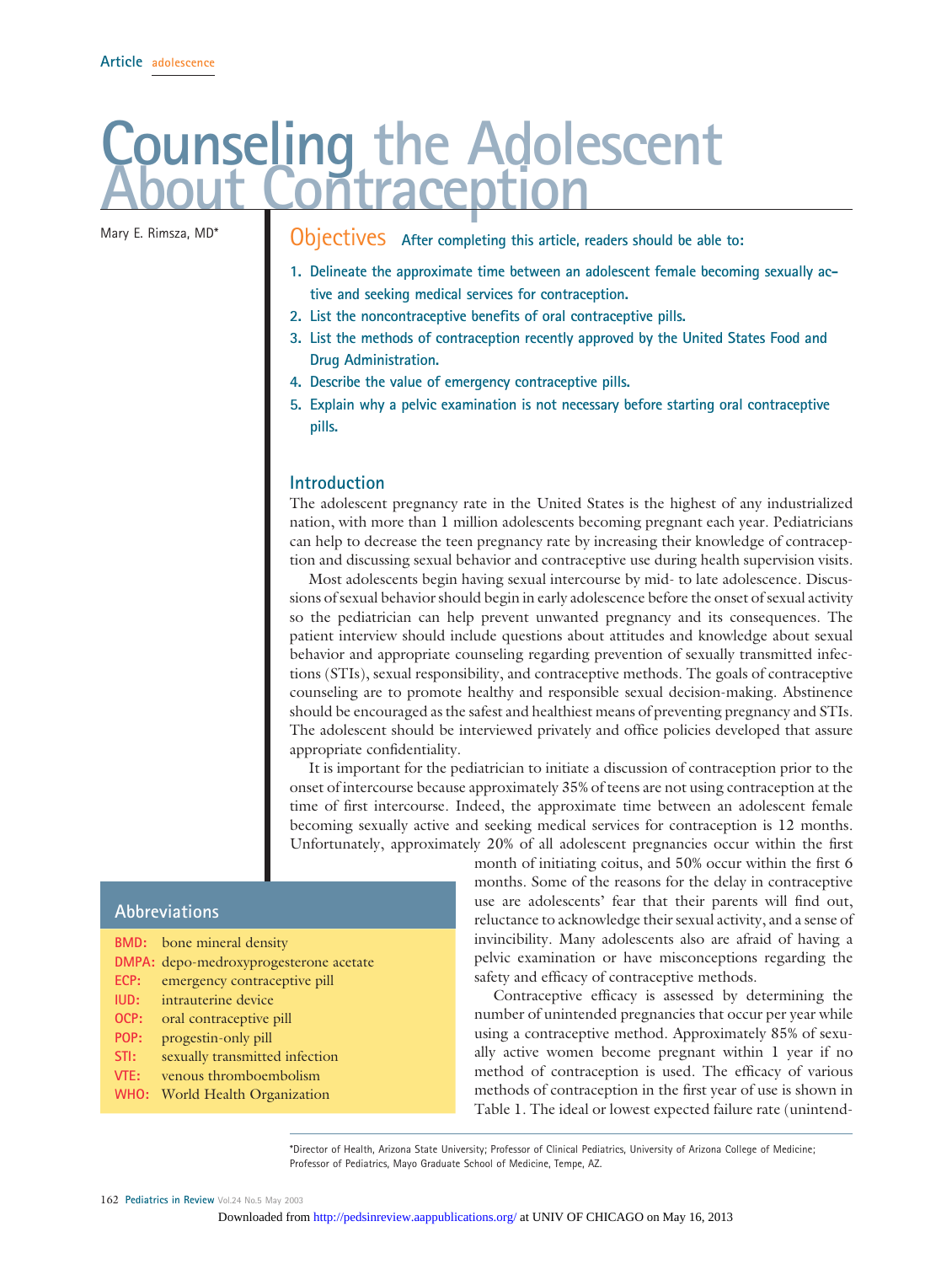# **Table 1. Contraceptive Efficacy: Percentage of Women Experiencing Unintended Pregnancy During First Year of Use**

| <b>Method</b>                       | Lowest<br><b>Expected</b><br>Pregnancies | <b>Typical</b><br>Pregnancies |
|-------------------------------------|------------------------------------------|-------------------------------|
| No contraception (chance)           | 85                                       | 85                            |
| Combined contraceptive pill         | 0.1                                      | 3                             |
| Progestin-only pill                 | 0.5                                      | 3                             |
| Depo-medroxyprogesterone<br>acetate | 0.3                                      | 0.3                           |
| Diaphragm with spermicide           | 6                                        | 18 to 20                      |
| Male condom                         | $2$ to $3$                               | 12 to 14                      |
| Female condom                       | 5                                        | 21                            |
| <b>Vaginal spermicides</b>          | $3$ to $6$                               | 18 to 26                      |
| Intrauterine device                 | $0.1$ to $2$                             | $0.1$ to $3$                  |

ed pregnancies per year) is the number of pregnancies that can be expected to occur with perfect use of a method. In contrast, the failure rate with typical use is the number of unintended pregnancies that occur in clinical settings with typical use and includes both method failures and failures that occur due to inappropriate use of the method. Contraceptive methods that do not require frequent action on the part of the patient (eg, injectable hormonal contraceptives) have almost identical ideal and typical failure rates. In contrast, methods that require the patient to take a pill every day (eg, oral contraceptive pills) or use a device with each episode of intercourse (eg, condoms) have failure rates with typical use that are much higher than the ideal failure rate. Younger women can be expected to have higher failure rates with typical use than older women. For example, the typical failure rate for oral contraceptive pills (OCPs) among adolescents has been estimated to be as high as 15% in the first year of use compared with a 3% typical failure rate among women of all ages. This difference is likely due to the adolescent forgetting to take the pill. Among 15- to 17-year-olds, 28% reported missing two or more pills in their most recent cycle.

## **Counseling the Adolescent Who is Not Sexually Active**

Abstinence is the most efficacious method of preventing pregnancy and STIs. Adolescents should be reassured that abstinence is normal and healthy and that many of their peers also are abstinent. It is important that abstinent adolescents also be counseled on what to do if they change their minds or ever are forced into sexual activity. This communicates to patients that the physician is available to them in the future if they need contraceptive services.

## **Combined Oral Contraceptive Pills**

Combined OCPs consist of a synthetic estrogen and progestin. The estrogen component usually is ethinyl estradiol in dosages ranging from 20 to 50 mcg/d. The only other synthetic estrogen used is mestranol, which must be converted to the active estrogen ethinyl estradiol. Approximately 30% of mestranol is lost in the conversion, making a 50-mcg mestranol pill biologically equivalent to a 35-mcg ethinyl estradiol formulation. The progestin component of OCPs is more variable; currently available progestins in the United States include ethynodiol diacetate, norethindrone acetate, norethindrone, norgestrel, levonorgestrel, desogestrel, norgestimate, and drospirenone. Although progestins have been classified in the past by time of introduction as "first generation," "second generation," or "third generation," this classification should be abandoned and a classification based on biologic activity substituted. Norethindrone and those progestins that metabolize to norethindrone (norethindrone acetate, ethynodiol diacetate) are classified as estranes. Levonorgestrel and other progestins that metabolize to levonorgestrel (eg, norgestimate) are classified as gonanes. Desogestrel, which is metabolized to 3-keto-desogestrel, also is classified as a gonane. Drospirenone is a new progestin that is derived from 17 alpha-spirolactone. OCPs may be categorized as either monophasics (Table 2), which contain a constant amount of hormones, or multiphasics (Table 3), which vary the amount of progestin and sometimes estrogen over the course of a 21-day cycle. Most currently available OCPs consist of 21 days of hormonal pills followed by 7 days of placebo per 28-day cycle. OCPs prevent pregnancy by inhibiting gonadotropin-releasing hormone and, thus, ovulation. Other secondary mechanisms of contraception by OCPs include thickening of the cervical mucus, endometrial atrophy, and changes in tubal transport.

Most adolescents can take any OCP containing 35 mcg or less of ethinyl estradiol safely. Several studies have suggested that desogestrel-containing OCPs increase the risk of venous thromboembolism (VTE). Because this is one of the few serious complications of OCP use, some experts recommend avoidance of desogestrel. An OCP that contains 20 mcg of ethinyl estradiol should be used if the patient is a heavy smoker. For all other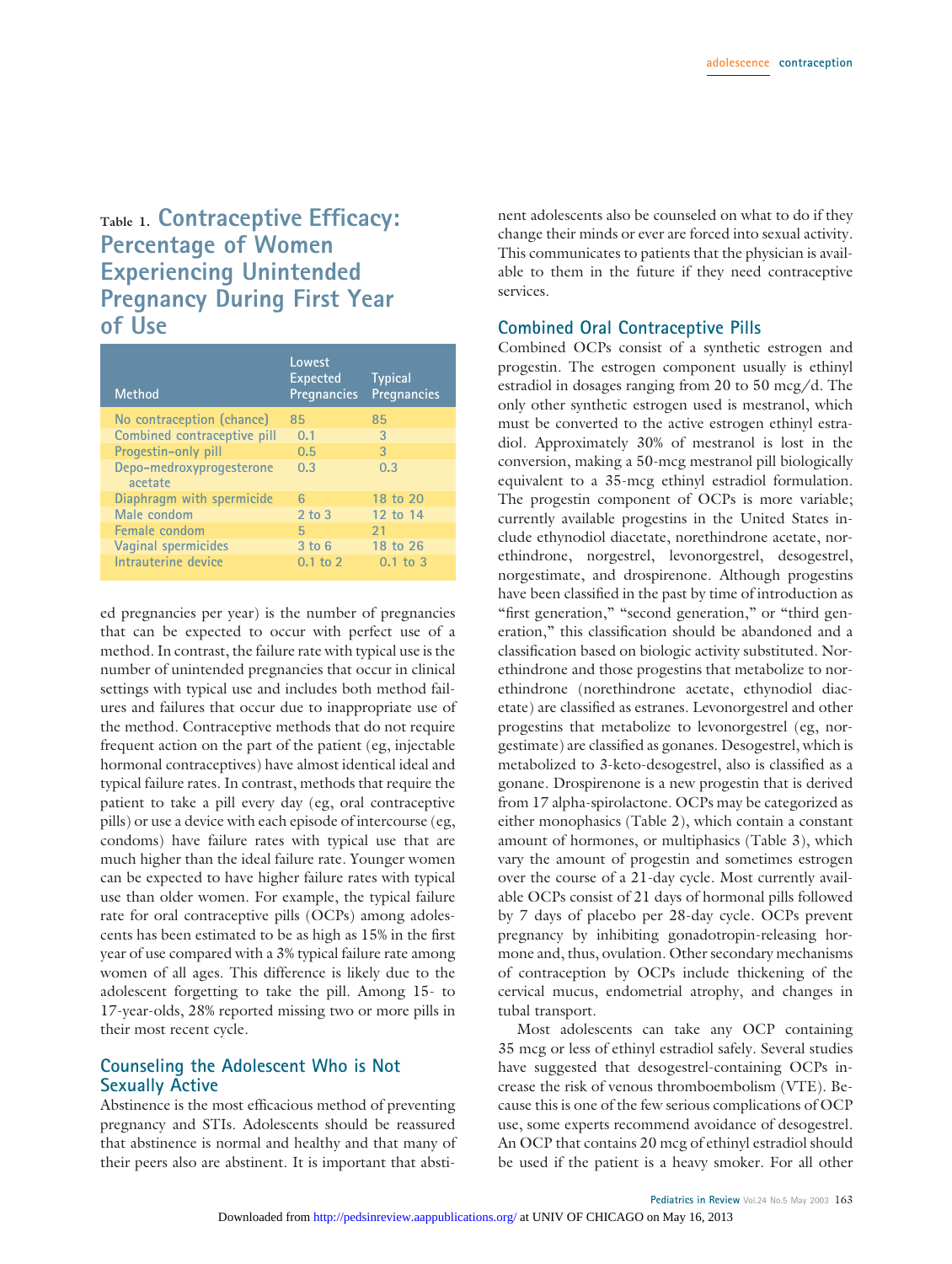# **Table 2. Monophasic Oral Contraceptives**

| <b>Estrogen</b>                                                                                                                                                                                                                                                                                                              | Progestin                    | <b>Brand Names</b>                                                                                 |
|------------------------------------------------------------------------------------------------------------------------------------------------------------------------------------------------------------------------------------------------------------------------------------------------------------------------------|------------------------------|----------------------------------------------------------------------------------------------------|
| 50 mcg mestranol                                                                                                                                                                                                                                                                                                             | 1 mg norethindrone           | Necon 1/50 <sup>a</sup><br>Norinyl $1+50^a$                                                        |
| 50 mcg ethinyl estradiol                                                                                                                                                                                                                                                                                                     | 1 mg norethindrone           | Ovcon-50 <sup>b</sup>                                                                              |
| 50 mcg ethinyl estradiol                                                                                                                                                                                                                                                                                                     | 1 mg ethynodiol diacetate    | Zovia 1/50E <sup>a</sup>                                                                           |
| 50 mcg ethinyl estradiol                                                                                                                                                                                                                                                                                                     | 0.5 mg norgestrel            | $0$ vral $c$<br>Ogestrel 0.5/50 <sup>a</sup>                                                       |
| 35 mcg ethinyl estradiol                                                                                                                                                                                                                                                                                                     | 1 mg norethindrone           | Nortrel 1/35 <sup>d</sup><br>Necon $1/35^a$<br>Norinyl $1+35^a$                                    |
| 35 mcg ethinyl estradiol                                                                                                                                                                                                                                                                                                     | 0.5 mg norethindrone         | <b>Brevicon</b> <sup>a</sup><br>Nortrel 0.5/35 <sup>d</sup><br>Necon 0.5/35 <sup>a</sup>           |
| 35 mcg ethinyl estradiol                                                                                                                                                                                                                                                                                                     | 0.4 mg norethindrone         | Ovcon- $35^b$                                                                                      |
| 35 mcg ethinyl estradiol                                                                                                                                                                                                                                                                                                     | 0.25 mg norgestimate         | Ortho-Cyclen <sup>e</sup>                                                                          |
| 35 mcg ethinyl estradiol                                                                                                                                                                                                                                                                                                     | 1 mg ethynodiol diacetate    | Zovia 1/35E <sup>a</sup>                                                                           |
| 30 mcg ethinyl estradiol                                                                                                                                                                                                                                                                                                     | 1.5 mg norethindrone acetate | Loestrin Fe 1.5/30 <sup>t</sup><br>Mirogestin Fe 1.5/30 <sup>a</sup>                               |
| 30 mcg ethinyl estradiol                                                                                                                                                                                                                                                                                                     | 0.3 mg norgestrel            | Lo/Ovral <sup>c</sup><br>Cryselle <sup>d</sup><br>Low-Ogestrel <sup>a</sup>                        |
| 30 mcg ethinyl estradiol                                                                                                                                                                                                                                                                                                     | 0.15 mg desogestrel          | <b>Desogen<sup>g</sup></b><br>Ortho-Cept <sup>e</sup><br>Aprid                                     |
| 30 mcg ethinyl estradiol                                                                                                                                                                                                                                                                                                     | 0.15 mg levonorgestrel       | Nordette <sup>h</sup><br>Levlen <sup>i</sup><br>Levora 0.15/30 <sup>a</sup><br>Portia <sup>d</sup> |
| 30 mcg ethinyl estradiol                                                                                                                                                                                                                                                                                                     | 3 mg drospirenone            | Yasmin $3/0.03$ <sup>1</sup>                                                                       |
| 20 mcg ethinyl estradiol                                                                                                                                                                                                                                                                                                     | 1 mg norethinedrone acetate  | Loestrin Fe 1/20 <sup>f</sup><br>Microgestin Fe 1/20 <sup>a</sup>                                  |
| 20 mcg ethinyl estradiol                                                                                                                                                                                                                                                                                                     | 0.1 mg levonorgestrel        | Alesse <sup>c</sup><br>Levlite <sup>i</sup><br>Aviane <sup>d</sup><br>Lessina <sup>d</sup>         |
| <sup>a</sup> Watson Laboratories, Inc.<br><sup>b</sup> Warner Chilcott<br><sup>c</sup> Wyeth-Ayerst Pharmaceuticals<br><sup>d</sup> Barr Laboratories, Inc<br><sup>e</sup> Ortho-McNeil Pharmaceutical<br><sup>f</sup> Parke-Davis<br><sup>g</sup> Organon, Inc.<br><sup>h</sup> Monarch<br><sup>1</sup> Berlex Laboratories |                              |                                                                                                    |

medical eligibility for OCP prescription (Table 4). Medical conditions are divided into four classifications or categories. WHO Category One encompasses conditions for which there are no restrictions for OCP use, including benign breast disease and the use of antibiotics. WHO Category Two includes conditions in which caution is suggested for OCP prescription, but the advantages usually outweigh potential disadvantages. Among the conditions in this category are moderate hypertension and uncomplicated diabetes mellitus. WHO Category Three disorders are conditions for which OCPs usually are contraindicated unless there are no other contraceptive methods available or acceptable. Included in this category are conditions that require treatment with drugs known to decrease contraceptive efficacy, such as hydantoins, barbiturates, and carbamazepine. Finally, WHO Category Four includes conditions in which OCPs should not be used, such as hypercoagulability disorders, pregnancy, and liver disease.

Unfortunately, many teens (and their parents) erroneously believe that OCPs are associated with numerous health risks. In fact, serious adverse reactions to OCPs are rare and are lower for women younger than 20 years of age than for any other age group. Indeed, the estimated risk of death from OCP use among teenagers is 1.3 per

patients, any OCP that contains 35 mcg or less of ethinyl estradiol is satisfactory. Newly released gonanes (eg, norgestimate) have fewer androgenic effects than many other protestins and are preferred if the patient has acne, hirsutism, or hyperlipidemia.

The two most important factors to consider in choosing an OCP for the healthy adolescent are cost and patient preference. For the adolescent who has a coexisting medical condition, the World Health Organization (WHO) has developed guidelines to help determine

100,000 users (0.3 per 100,000 for nonsmokers) compared with a risk of death in childbirth for this age group of 11.1 per 100,000 live births. In addition to preventing pregnancy, there are many noncontraceptive benefits of OCP use (Table 5). Discussing these noncontraceptive benefits with the adolescent may aid with compliance, especially if the teen feels she is at low risk for pregnancy. Most teens are "serially monogamous" and may decide to stop contraception when they end a sexual relationship. If they are aware of the noncontraceptive benefits of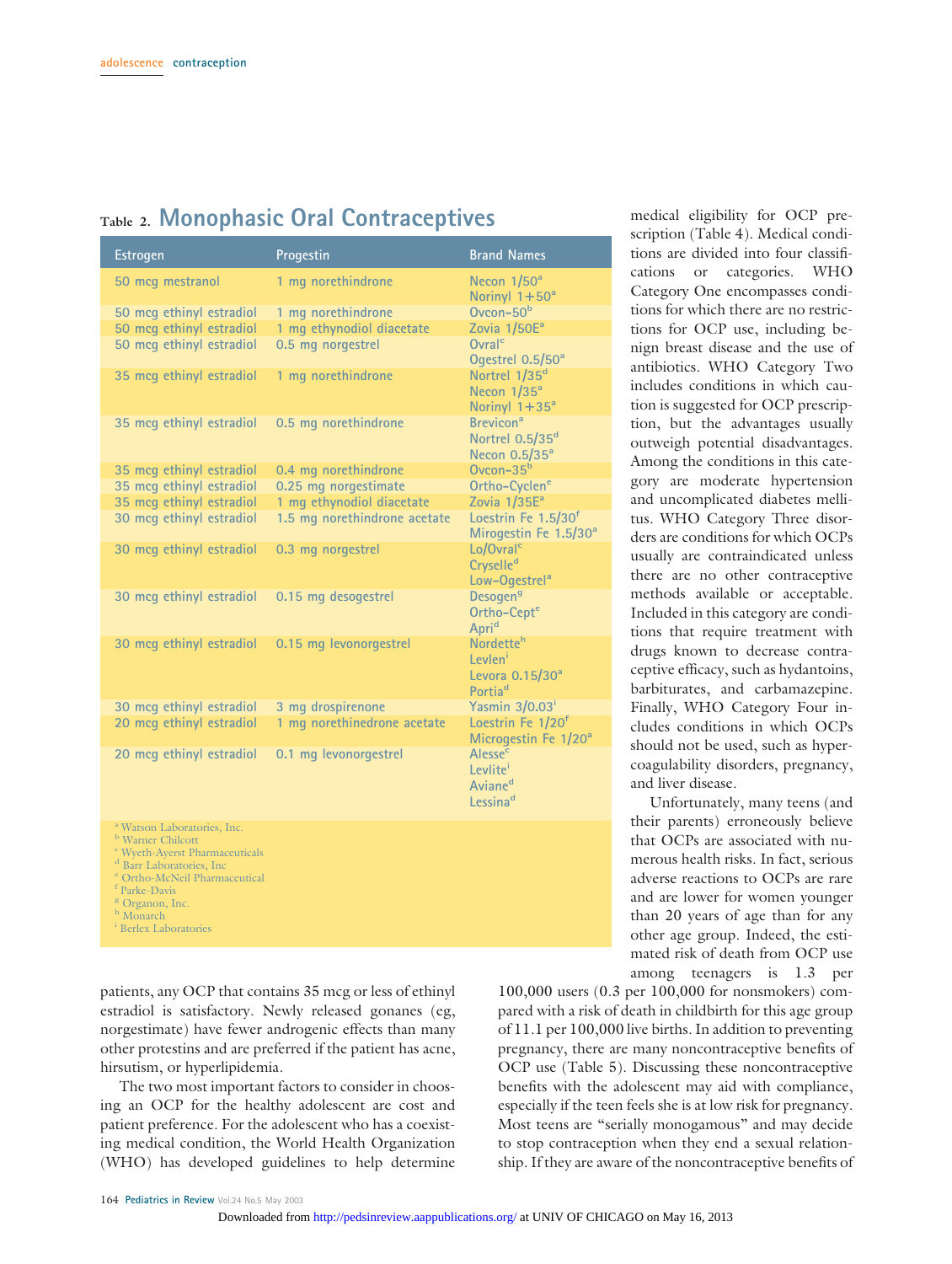| <b>Product</b>                                                                                                                     | Phase 1                                                                               | Phase 2                                                                             | Phase 3                                                                            |
|------------------------------------------------------------------------------------------------------------------------------------|---------------------------------------------------------------------------------------|-------------------------------------------------------------------------------------|------------------------------------------------------------------------------------|
| Tri-Norinyl (Watson)                                                                                                               | 0.5 mg norethindrone,                                                                 | 1 mg norethindrone,                                                                 | 0.5 mg norethindrone,                                                              |
|                                                                                                                                    | 35 mcg ethinyl estradiol                                                              | 35 mcg ethinyl estradiol                                                            | 35 mcg ethinyl estradiol                                                           |
|                                                                                                                                    | (7 blue tablets)                                                                      | (9 yellow-green tablets)                                                            | (5 blue tablets)                                                                   |
| Ortho-Novum 7/7/7                                                                                                                  | 0.5 mg norethindrone,                                                                 | 0.75 mg norethindrone,                                                              | 1 mg norethindrone,                                                                |
| (Ortho-McNeil)                                                                                                                     | 35 mcg ethinyl estradiol                                                              | 35 mcg ethinyl estradiol                                                            | 35 mcg ethinyl estradiol                                                           |
| Pharmaceutical)                                                                                                                    | (7 white tablets)                                                                     | (7 light peach tablets)                                                             | (7 peach tablets)                                                                  |
| Tri-Levlen (Berlex<br>Laboratories)<br>TriPhasil (Wyeth-Ayerst<br>Pharmaceuticals)<br><b>Enpresse (Barr)</b><br>Laboratories, Inc) | 0.05 mg levonorgestrel,<br>30 mcg ethinyl estradiol<br>(6 brown tablets)              | 0.075 mg levonorgestrel,<br>40 mcg ethinyl estradiol<br>(5 white tablets)           | 0.125 mg levonorgestrel,<br>30 mcg ethinyl estradiol<br>(10 light yellow tablets)  |
| <b>Trivora (Watson</b><br>Laboratories, Inc)                                                                                       | 0.05 mg levonorgestrel,<br>30 mcg ethinyl estradiol<br>(6 blue tablets)               | 0.075 mg levonorgestrel,<br>40 mcg ethinyl estradiol<br>(5 white tablets)           | 0.125 mg levonorgestrel,<br>30 mcg ethinyl estradiol<br>(10 pink tablets)          |
| Ortho Tri-Cyclen                                                                                                                   | 0.18 mg norgestimate,                                                                 | 0.215 mg norgestimate,                                                              | 0.25 mg norgestimate,                                                              |
| (Ortho-McNeil                                                                                                                      | 35 mcg ethinyl estradiol                                                              | 35 mcg ethinyl estradiol                                                            | 35 mcg ethinyl estradiol                                                           |
| Pharmaceutical)                                                                                                                    | (7 white tablets)                                                                     | (7 light blue tablets)                                                              | (7 blue tablets)                                                                   |
| <b>Estrostep Fe</b><br>(Parke-Davis)                                                                                               | 1 mg norethindrone acetate,<br>20 mcg ethinyl estradiol<br>(5 white triangle tablets) | 1 mg norethindrone acetate,<br>30 mcg ethinyl estradiol<br>(7 white square tablets) | 1 mg norethindrone acetate,<br>35 mcg ethinyl estradiol<br>(9 white round tablets) |
| Cyclessa (Organon)                                                                                                                 | 0.1 mg desogestrel,                                                                   | 0.125 mg desogestrel,                                                               | 0.15 mg desogestrel,                                                               |
|                                                                                                                                    | 25 mcg ethinyl estradiol                                                              | 25 mcg ethinyl estradiol                                                            | 25 mcg ethinyl estradiol                                                           |
|                                                                                                                                    | (7 yellow tablets)                                                                    | (7 orange tablets)                                                                  | (7 red tablets)                                                                    |
| Ortho Tricyclen Lo                                                                                                                 | 0.18 mg norgestimate,                                                                 | 0.25 mg norgestimate,                                                               | 0.25 norgestimate, 25 mcg                                                          |
| (Ortho-McNeil)                                                                                                                     | 25 mcg ethinyl estradiol                                                              | 25 mcg ethinyl estradiol                                                            | ethinyl estradiol (7 blue                                                          |
| Pharmaceutical)                                                                                                                    | (7 white tablets)                                                                     | (7 light blue tablets)                                                              | tablets)                                                                           |
|                                                                                                                                    |                                                                                       |                                                                                     |                                                                                    |

# **Table 3. Multiphasic Oral Contraceptives**

the OCP, they will be more likely to continue the medication and, thus, be protected from the start of a new sexual relationship. For the adolescent, some of the most important noncontraceptive benefits are lighter and more predictable menses, decreased dysmenorrhea, and improvement in acne. Randomized, controlled studies have demonstrated improvement in acne in patients who were prescribed a multiphasic norgestimate/ethinyl estradiol OCP (OrthoTri-Cyclen [Ortho-McNeil Pharmaceutical]) and a norethindrone acetate/ethinyl estradiol OCP (Estrostep Fe [Parke-Davis]). OCPs may control acne as effectively as benzoyl peroxide, retinoic acid, and antibiotics (topical or systemic). Acne vulgaris lesions may decrease with OCP use due to decreased androgen production, reduced conversion of testosterone to dihydrotestosterone, and higher sex hormone-binding globulin levels.

Contrary to popular belief, a pelvic examination is not necessary before starting OCPs. Of course, a sexually active adolescent should have annual screening for cervical cancer and STIs, but these tests are not necessary prior to prescribing OCPs. If a pelvic examination is mandated prior to prescribing OCPs, many teens who fear this

examination will delay seeking effective contraceptive services. Numerous professional organizations, including WHO, the American College of Obstetricians and Gynecologists, and the United States Agency for International Development, have stated that a pelvic examination is not necessary for safe use of OCPs. If a teen is not sexually active, OCPs can be prescribed indefinitely without mandating a pelvic examination. The sexually active teen should be counseled regarding the benefits of screening for cervical cancer and STIs and encouraged to have a pelvic examination. Many adolescent centers now allow the sexually active teen to defer the pelvic examination for up to 1 year. Using this approach, more than 80% of teens return for follow-up and obtain a pelvic examination within this time period. Establishing office practice guidelines for deferring the pelvic examination may increase the number of adolescents who receive efficacious contraception and allow busy physicians to incorporate contraceptive services into their primary care practice.

No laboratory tests are needed routinely prior to starting OCPs. To avoid inadvertently prescribing OCPs to a teen who already is pregnant, it is best to start OCPs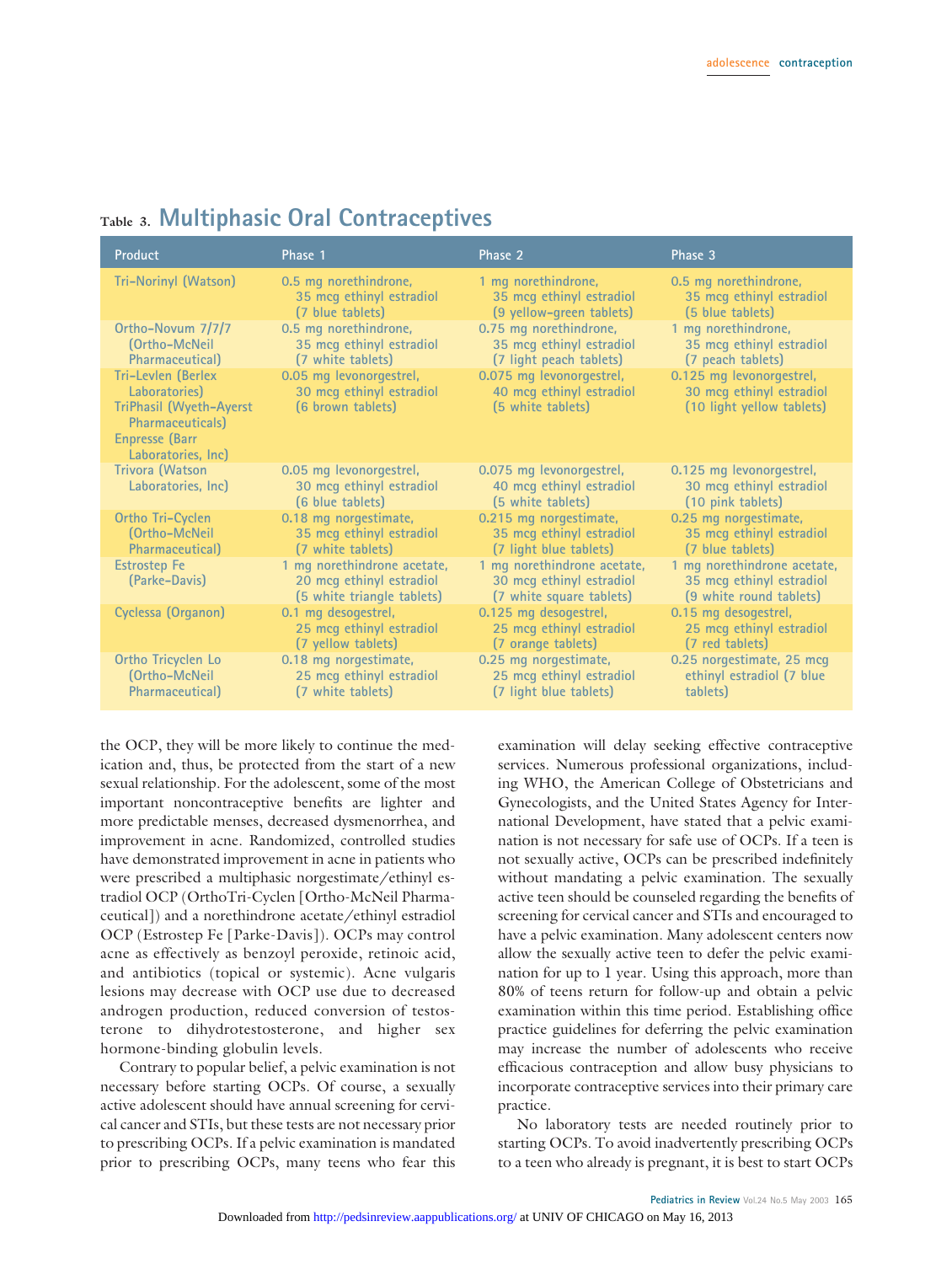# **Table 4. World Health Organization Guidelines for Oral Contraceptive Pill (OCP) Use**

**Category One Do not restrict use of OCP**

#### **Epilepsy**

**Current use of antibiotics (except rifampin) Cervical ectropian Benign breast disease Thyroid disorders Pelvic inflammatory disease Mild headache Irregular menstrual bleeding Sexually transmitted infections Family history of breast cancer**

**Category Two Use caution, but OCP advantages usually outweigh risks**

**Sickle cell disease Moderate hypertension (<159/109 mm Hg) Cervical cancer Undiagnosed breast mass Major surgery without prolonged immobilization Uncomplicated diabetes mellitus Severe headaches Mental retardation Severe psychiatric disorders Drug or alcohol abuse**

**Category Three OCPs usually not used unless there are no other acceptable alternatives**

**Woman <2 d postpartum Gallbladder disease Lactation (>6 wk to <6 mo postpartum) Undiagnosed vaginal bleeding Taking medications that decrease OCP efficacy: Griseofulvin Rifampin Barbiturates Hydantoins Carbamazepine Felbamate**

**Category Four OCPs should not be used**

**Deep vein thrombosis/pulmonary embolism Hypercoagulability disorders Lactation (<6 wk postpartum) Diabetes mellitus with complications Severe hypertension (>160/ 110 mm Hg) Complicated congenital heart disease Breast cancer Surgery with prolonged immobilization Migraine with focal neurologic deficits Cerebrovascular disease Coronary artery disease Liver disease Pregnancy**

on the Sunday after the beginning of the next menses or on the first day of the next menses. For the adolescent who has prolonged amenorrhea (eg, polycystic ovary syndrome), OCPs can be started at any time, but a pregnancy test should be obtained prior to initiation. The increased risk of VTE in OCP users who have prothrombotic mutations has led to questions about the value of screening for these mutations before OCPs are prescribed. However, even screening for the most common mutation, factor V Leiden, which occurs in 5% of the Caucasian population, is not cost-effective. Indeed, more than 500,000 women would need to be screened to avoid a single death.

OCP users should be advised to continue using condoms because OCPs do not prevent STIs. To improve compliance, the management of common minor adverse effects of OCPs, such as breakthrough bleeding and nausea, should be discussed when OCPs are prescribed. Because many patients occasionally forget to take a pill, they also should be advised on how to manage this occurrence. If they skip one pill, they should make it up as soon as they remember. If they skip two pills on consecutive days, they should be advised to take two pills for 2 days and use an additional method of contraception for the rest of the cycle.

## **Progestin-only Pills**

Progesterone-only pills (POPs) are less efficacious than the combined OCPs because they do not inhibit ovulation reliably. They prevent conception by thickening cervical mucus and inducing endometrial atrophy. There also may be tubal motility changes. If estrogen is contraindicated or not tolerated, POPs may be an acceptable contraceptive alternative to OCPs, but because of their decreased efficacy, POPs usually are not recommended for adolescents. Because POPs do not inhibit ovulation, skipping even one pill or a delay of even a few hours in taking a pill can result in contraceptive failure. If an adolescent who is taking POPs is more than 3 hours late in taking her pill, she should employ a back-up method for the next 2 days.

#### **Transdermal Hormonal Contraception**

A contraceptive transdermal patch containing ethinyl estradiol and norelgestromin has been approved for use in the United States (Ortho Evra [Ortho-McNeil Pharmaceutical]). Norelgestromin is the primary active metabolite of norgestimate. Pharmacokinetic studies have shown that the daily absorption of ethinyl estradiol and norelgestromin is approximately 20 mcg and 150 mcg, respectively. The 20-cm2 patches are left in place for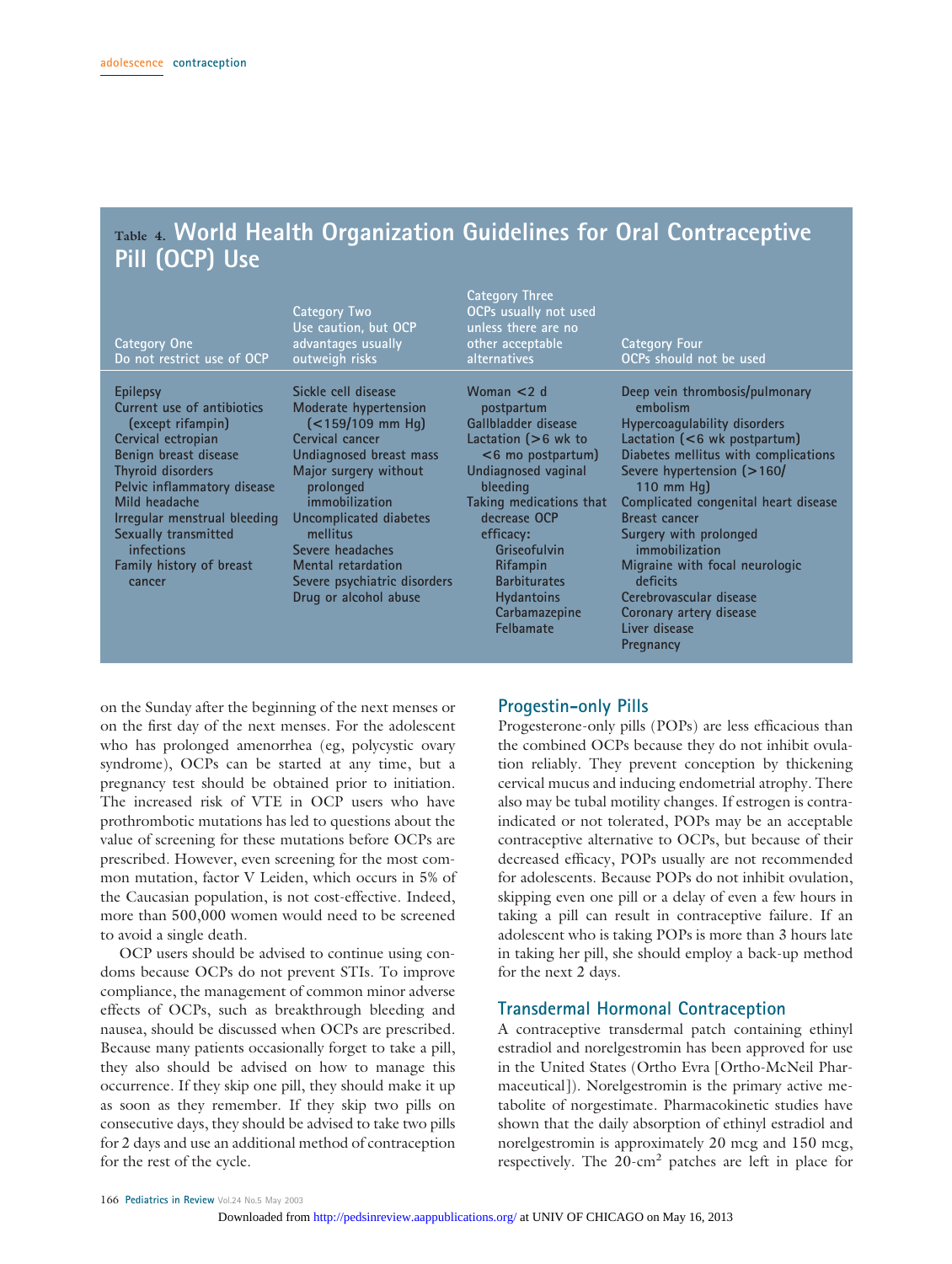# **Table 5. Noncontraceptive Benefits of Oral Contraceptive Pills**

| <b>Condition/Disease</b>                                                                                                                                                                                                                                     | <b>Reduction Compared</b><br><b>With Nonusers</b> |
|--------------------------------------------------------------------------------------------------------------------------------------------------------------------------------------------------------------------------------------------------------------|---------------------------------------------------|
| <b>Gynecologic Disorders</b>                                                                                                                                                                                                                                 |                                                   |
| <b>Dysmenorrhea</b>                                                                                                                                                                                                                                          | 63%                                               |
| Menorrhagia                                                                                                                                                                                                                                                  | 48%                                               |
| <b>Fibrocystic breast disease</b>                                                                                                                                                                                                                            | 50%                                               |
| Ovarian cancer                                                                                                                                                                                                                                               | 40% to 80% <sup>1</sup>                           |
| Benign ovarian cysts                                                                                                                                                                                                                                         | 48% to 76% <sup>2</sup>                           |
| Uterine cancer                                                                                                                                                                                                                                               | 50%                                               |
| <b>Endometriosis</b>                                                                                                                                                                                                                                         | 50%                                               |
| Pelvic inflammatory disease                                                                                                                                                                                                                                  | 60%                                               |
| <b>Other Medical Disorders</b>                                                                                                                                                                                                                               |                                                   |
| <b>Rheumatoid arthritis</b>                                                                                                                                                                                                                                  | 78%                                               |
| Iron deficiency anemia                                                                                                                                                                                                                                       | 45%                                               |
| Duodenal ulcer                                                                                                                                                                                                                                               | 40%                                               |
| Colon cancer                                                                                                                                                                                                                                                 | 37%                                               |
| Acne                                                                                                                                                                                                                                                         | 25%                                               |
| <sup>1</sup> The risk of ovarian cancer is reduced by 40% with $3$ to 6 months of<br>oral contraceptive pill use and increases to 80% if used more than 10<br>years.<br><sup>2</sup> The risk reduction is higher with higher-dose oral contraceptive pills. |                                                   |

7 days and replaced weekly for 3 weeks. No patch is used during the fourth week to allow menses to occur. The contraceptive patch provides efficacy, cycle control, and safety that is comparable to OCPs of similar dosage, and because the patches only need to be changed weekly, compliance is better than with OCPs. In clinical trials, women who weighed more than 200 lb (90 kg) had a statistically significant increased risk of pregnancy. Accordingly, they may not be ideal candidates for the patch. A small percentage of patients discontinued use due to local skin irritation.

## **Vaginal Hormonal Ring Contraception**

A contraceptive vaginal ring containing ethinyl estradiol and etonogestrel (NuvaRing [Organon]) has been approved for use in the United States. Etonorgestrel is the biologically active metabolite of desogestrel. The ring is inserted into the vagina and left in place for 3 weeks. It is removed during the fourth week to allow menses to occur. After the fourth week, a new ring is inserted. The efficacy of the contraceptive ring is similar to that of OCPs. Because the ring can be left in place for 3 weeks, compliance may be better than with OCPs. There are few studies on the adverse effects of this contraceptive method, but generally they are expected to be similar to those of OCPs. The contraindications are the same as for

OCPs. A small number of patients report leukorrhea and vaginal irritation.

## **Emergency Contraceptive Pills**

Emergency contraceptive pills (ECPs) can be used to prevent pregnancy after unprotected intercourse or when regular contraceptive methods fail. Although ECPs have been prescribed for more than 30 years, few adolescents (and physicians) are aware of this option. The United States Food and Drug Administration (FDA) has approved two hormonal contraceptive methods specifically for emergency contraception. The Preven Emergency Contraceptive Kit (Gynetics, Inc) consists of four pills that each contain 0.25 mg of levonorgestrel and 50 mcg of ethinyl estradiol, a urine pregnancy test, and an information booklet. The first two pills are taken as soon as possible after unprotected intercourse, and the second two pills are taken 12 hours later. The other progestinonly method (Plan B [Women's Capital Corporation]) consists of two tablets that each contain 0.75 mg of levonorgestrel. The first pill is taken as soon as possible after unprotected intercourse, and the second pill is taken 12 hours later. A pregnancy test is not needed because this pill does not contain estrogen.

Although a single mechanism of action of ECPs has not been established, they most likely work by inhibiting or delaying ovulation. ECPs do not interrupt an implanted pregnancy, and there is no evidence that ECPs increase the risk of ectopic pregnancy. OCPs at increased dosage, taken at a 12-hour interval, also can be used for emergency contraception. The number of pills that need to be taken varies with the composition of the OCP.

Several factors complicate the calculation of efficacy (failure rate) of ECPs, including when intercourse occurred in the menstrual cycle and how soon after intercourse the ECP was taken. Conception can occur each of the 5 days before and on the day of ovulation. For all ECPs, taking the first pill(s) as soon as possible after unprotected intercourse increases efficacy. Although ECPs generally are not prescribed if more than 72 hours have elapsed since unprotected intercourse, recent studies have shown that at least the progestin-only method may decrease the risk of pregnancy if taken up to 5 days after unprotected intercourse. ECPs decrease the risk of pregnancy by approximately 75%. This 75% reduction does not translate into a pregnancy rate of 25% because there is only an 8% chance of becoming pregnant from one episode of intercourse during the middle 2 weeks of the menstrual cycle. Thus, by taking ECPs as directed, the risk of pregnancy is reduced to 2% (a 75% reduction). The progestin-only method appears to be more effective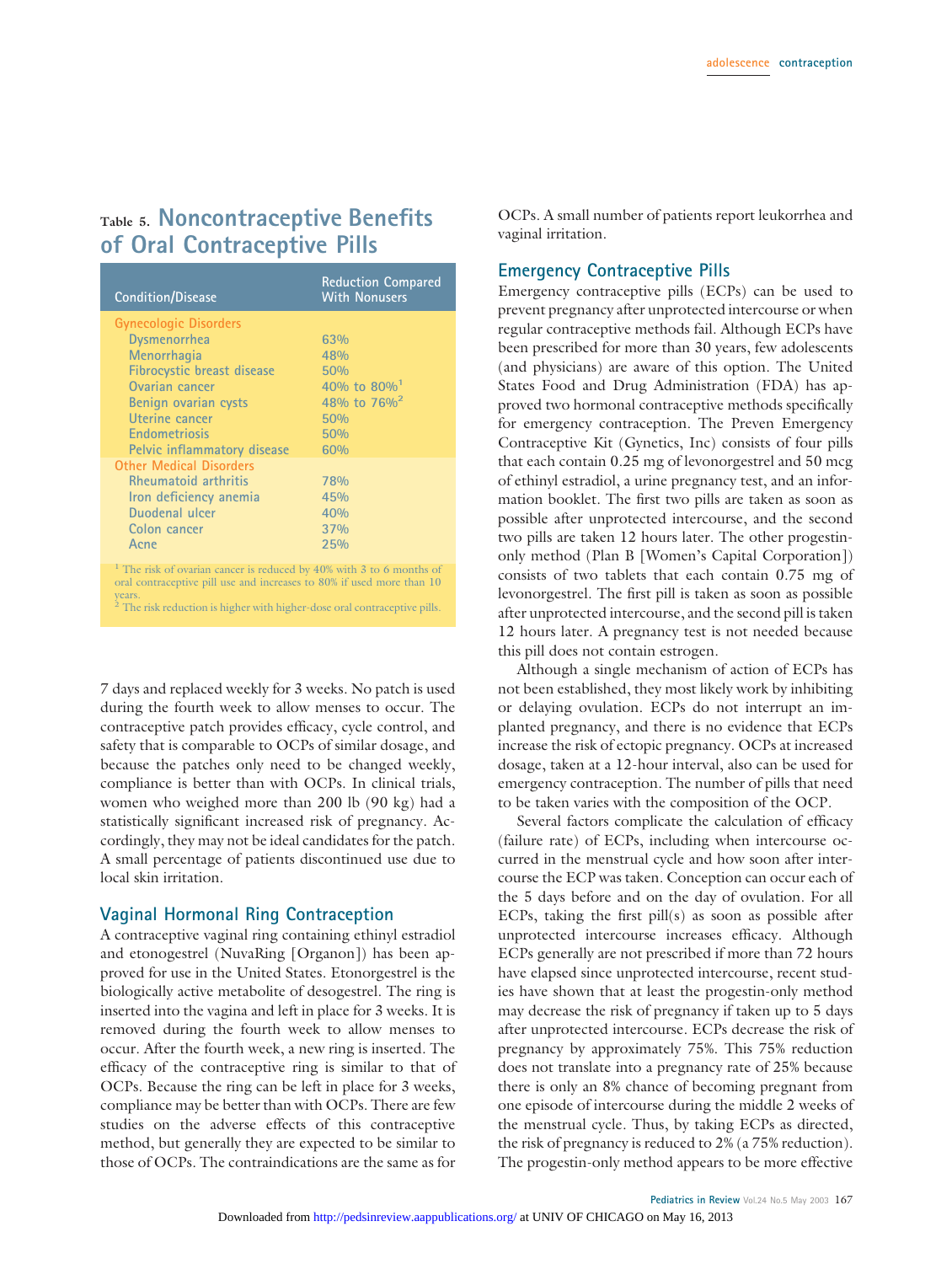in preventing pregnancy than the combination-pill method. In randomized, double-blind studies, the progestin-only method decreased the expected pregnancy rate by 95% if taken within 24 hours and 85% if taken between 24 and 48 hours. The most common adverse effect of ECPs is nausea, which is less likely to occur if a progestin-only method is used because it does not contain estrogen. There is no evidence of adverse effects on a fetus if ECPs are administered inadvertently to a woman who already is pregnant.

Because adolescent sexual activity often is sporadic and unplanned, increased knowledge and availability of ECPs may help reduce the number of unwanted teen pregnancies. Some states now allow pharmacists to dispense ECPs without a prescription, and many major medical organizations have petitioned the FDA to allow the progestin-only method to be sold without prescription.

#### **Injectable Hormonal Contraceptives**

Depo-medroxyprogesterone acetate (DMPA) is a highly

effective progesterone-only contraceptive (Table 1) that is administered intramuscularly every 3 months. Because many adolescents find it difficult to take a pill every day, this method is an excellent alternative to OCPs. DMPA prevents pregnancy by inhibiting ovulation. The first injection is administered during the menses.

The only contraindication to DMPA is pregnancy. The most common adverse effect is menstrual changes. Amenorrhea is common, and some patients (especially adolescents) view this as a benefit. Approximately 40% of patients have amenorrhea during the first 3 months of use and 60% by 12 months. Unfortunately, self-limited irregular menstrual bleeding also may occur and is one of the most common reasons that teens discontinue use of DMPA. There are conflicting reports about weight gain with DMPA, but many teens have heard that this method causes weight gain and may be reluctant to take it because of this. In one study of 13- to 19-year-old girls, the average weight gain in the first year of use was 4.4 lb (2.1 kg). However, teens should be counseled that there are no calories in DMPA and that weight gain, thus, is due to increased caloric intake or decreased caloric expenditure. Appropriate counseling regarding weight management can enhance the use of DMPA by adolescents and increase continuation rates.

DMPA may decrease bone mineral density (BMD),

It should be remembered that 85% of search women become pregnant<br>in 1 year if no contraception is used...

Because this method requires a monthly injection, it may not be popular with teens. However, it is a good option for teens who cannot remember to take OCPs and wish to avoid the adverse effects of DMPA.

and because up to 60% of bone mass is acquired during adolescence, there is concern that the use of DMPA in adolescence may increase the risk of osteopenia and osteoporosis in later life. In one small study of adolescents receiving DMPA, there was a 1.5% decrease in BMD after 1 year and a 3.1% decrease over 2 years in contrast to a 2.9% increase at 1 year and a 9.5% increase at 2 years in controls. There is some evidence that BMD increases again after DMPA has been discontinued. Until more research clarifies this issue, DMPA probably should not be used by patients at risk for osteoporosis, such as teens who have chronic renal disease or anorexia nervosa. A monthly injectable hormonal contraceptive containing 5 mg estradiol cypionate and 25 mg medroxyprogesterone acetate (Lunelle [Pharmacia & Upjohn]) has been approved by the FDA. This formulation and other similar combined injectable contraceptives have been used successfully in other countries for many years. The adverse effects and contraindications are similar to those of OCPs. Because this injectable contraceptive contains estrogen, BMD is not affected and menses are regular.

## **Vaginal Barrier Contraceptives**

Barrier contraceptives currently available in the United States include the diaphragm, cervical cap, and female condom. These methods are not popular with adolescents, who often are uncomfortable about inserting them into the vagina. The typical adolescent requires a diaphragm that is 60 to 80 mm. The female condom is a polyurethane bag or sheath that fits into the vagina prior to coitus. It has two rings—one placed inside and one outside the vagina—and is available without a prescription. Studies have shown that this method can offer some protection from STIs in the adolescent female whose partner will not use a condom. Vaginal spermicides are recommended with these and other barrier methods (eg, male condoms) to improve efficacy. The most common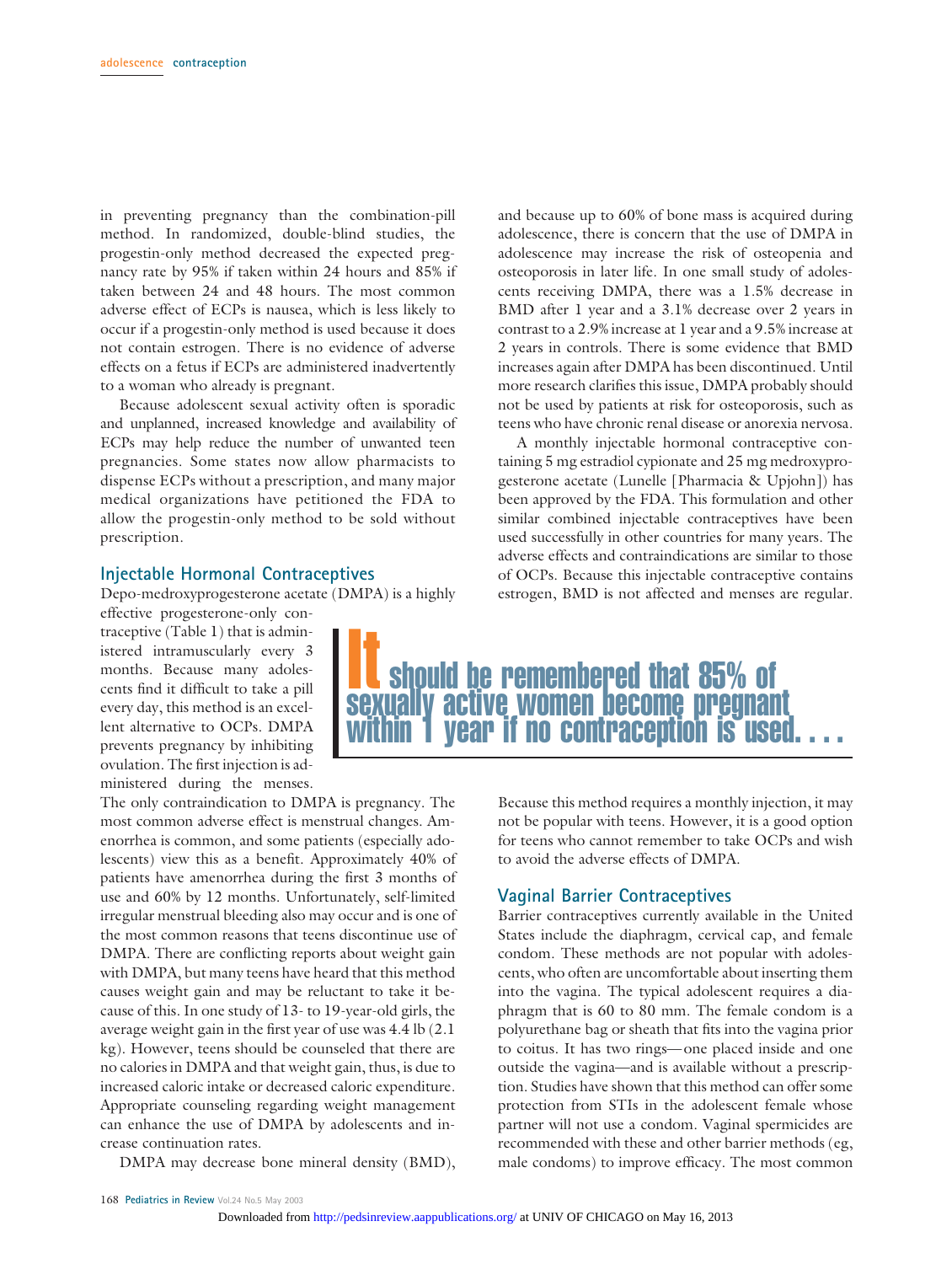spermicide in these products is nonoxynol-9, a chemical surfactant that destroys the sperm cell wall.

#### **Male Condoms**

All adolescents should be encouraged to use condoms because they provide some protection against STIs. Latex condoms are recommended because they offer superior protection from STIs over "natural" (eg, lamb cecum) condoms. If a male partner refuses to use a condom, a female barrier may be used, but male condoms may reduce STI rates more than diaphragms. Improved education about condoms and fear of STIs has led to greater use of condoms by adolescents over the past decade. A polyurethane condom is now available and can be used by the adolescent who has a latex allergy. This condom is stronger and thinner than latex condoms, but it also is much more expensive.

## **Intrauterine Device**

Intrauterine devices (IUDs) are a highly effective, longacting method of contraception. The contraceptive action is primarily on the uterine cavity. IUDs are believed to create a uterine environment that is spermicidal. Ovulation is not affected. Progesterone-releasing IUDs also thicken cervical mucus and may inhibit implantation. Adolescents rarely are good candidates for IUD placement because this method should be used only by women who have a mutually monogamous sexual relationship, and the manufacturers recommend that they not be used by nulliparous women.

#### **Summary**

More than 90% of adolescent pregnancies are unintended, and approximately 50% of all pregnancies occur within the first 6 months of initiating sexual activity. By providing appropriate anticipatory guidance, the pediatrician can help to decrease the adolescent pregnancy rate. It should be remembered that 85% of sexually active women become pregnant within 1 year if no contraception is used, and even some of the least effective contraceptive methods markedly decrease the risk of pregnancy.

#### **Suggested Reading**

- American College of Obstetrics and Gynecology Committee on Practice Bulletins. The use of hormonal contraception in women with coexisting medical conditions. *ACOG Practice Bulletin.* 2000;18:1–14
- Committee on Adolescence. Contraception and adolescents. *Pediatrics.* 1999;104:1161–1166
- Greydanus DE, Patel DR, Rimsza ME. Contraception in the adolescent: an update. *Pediatrics.* 2001;107:562–573
- Stewart FH, Harper CC, Ellerston CE, et al. Clinical breast and pelvic examination requirements for hormonal contraception. *JAMA.* 2001;285:2232–2239
- Vandenbroucke JP, Rosing J, Bloemenkamp KWM, et al. Oral contraceptives and the risk of venous thrombosis. *N Engl J Med.* 2001;344:1527–1535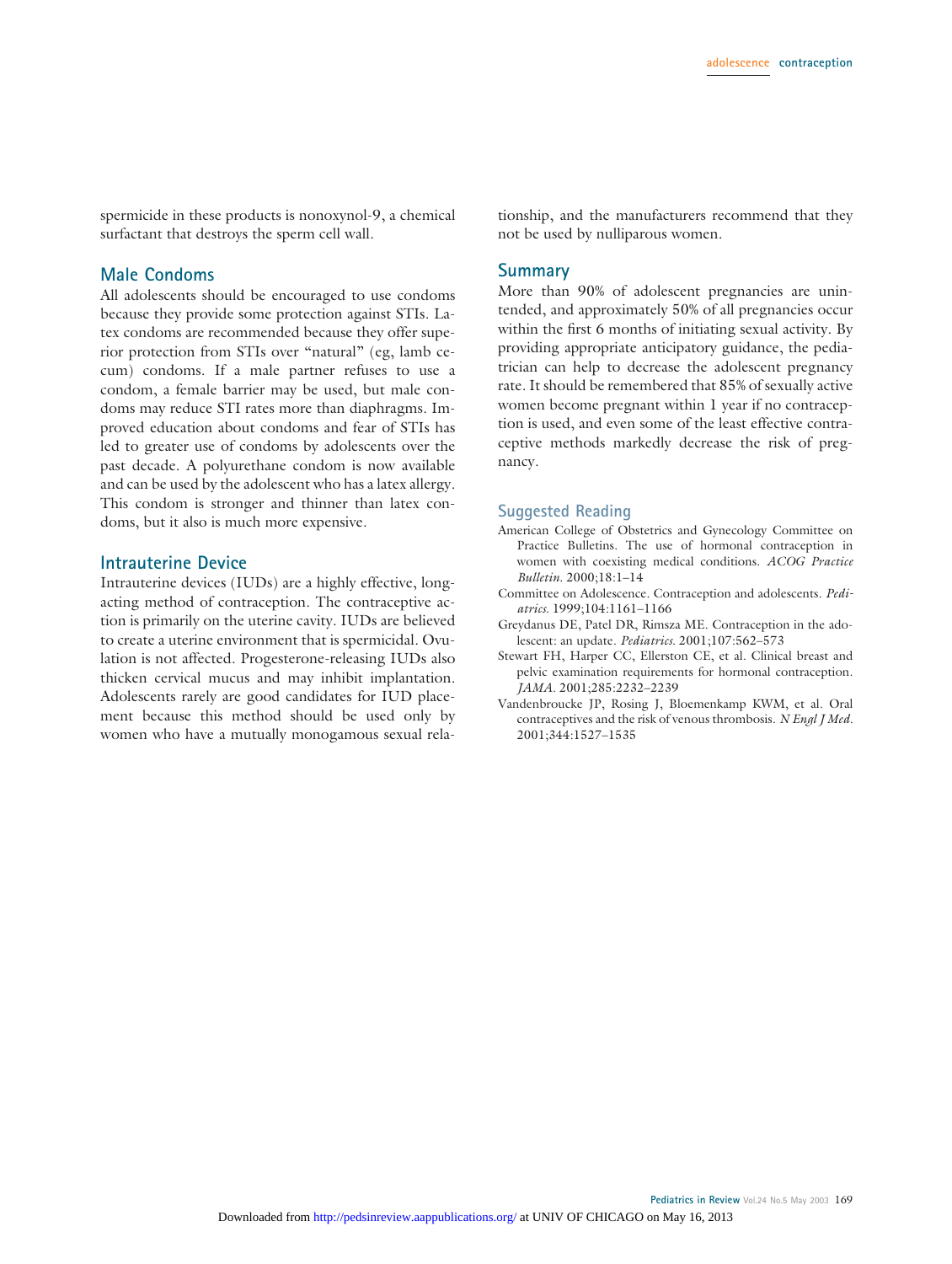# **PIR Quiz**

## **Quiz also available online at www.pedsinreview.org.**

- **10. You are counseling medical students about the risks of teen pregnancy and the use of contraception. Which of the following statements are you most likely to include in your discussion?**
	- **A. Adolescents should be counseled that oral contraceptives are the safest and most effective method of preventing pregnancy.**
	- **B. Adolescents typically seek advice on contraceptive methods before they become sexually active.**
	- **C. Discussions about sexual activity should begin in early adolescence.**
	- **D. More than 50% of all teen pregnancies occur within 1 month of initiating sexual activity.**
	- **E. Teens who are abstinent do not require counseling on contraception during their health supervision visits.**
- **11. During a health supervision visit, a 15-year-old girl reports occasional sexual activity and asks about her options for contraception. You remember that younger women are at highest risk for contraception failure because of noncompliance. Which of the following methods would put her at the lowest risk of pregnancy?**
	- **A. Diaphragm with nonoxynol-9 spermicide.**
	- **B. Female condom.**
	- **C. Medroxyprogesterone acetate injection.**
	- **D. Progestin-only pill.**
	- **E. Vaginal spermicides.**
- **12. Which of the following is an absolute contraindication to the use of oral contraceptive pills?**
	- **A. Cervical cancer.**
	- **B. Family history of breast cancer.**
	- **C. Migraine with focal neurologic deficits.**
	- **D. Sickle cell disease.**
	- **E. Thyroid disorders.**
- **13. You are seeing a 16-year-old girl for a health supervision visit. She currently is abstinent but asks you about her contraception options should she become sexually active. Which of the following statements regarding the types of contraception is true?**
	- **A. A pelvic examination should be performed before she begins any hormonal form of contraception.**
	- **B. Oral contraceptive pills offer several noncontraceptive benefits, such as lighter menses and improvement of acne.**
	- **C. Progestin-only pills are desirable for adolescents because up to two pills per month may be missed without increasing the risk of pregnancy.**
	- **D. The most common adverse effect of intramuscular depo-medroxyprogesterone acetate is weight gain.**
	- **E. The transdermal patch is less effective than oral contraceptives in most women.**
- **14. A 15-year-old girl presents to the emergency department 1 day after an unprotected sexual encounter. She asks you about emergency contraception and the prevention of pregnancy from this experience. Which of the following should you tell her?**
	- **A. A pregnancy test always should be preformed before treatment with emergency contraceptive pills is initiated.**
	- **B. Combination pills are more effective in preventing pregnancy than progestin-only pills.**
	- **C. Emergency contraceptive pills are only 25% effective in preventing pregnancy if taken 1 day after unprotected intercourse.**
	- **D. Fetal demise is likely if emergency contraceptive pills are administered to a woman who already is pregnant.**
	- **E. The first pill should be administered as quickly as possible to decrease the risk of pregnancy.**